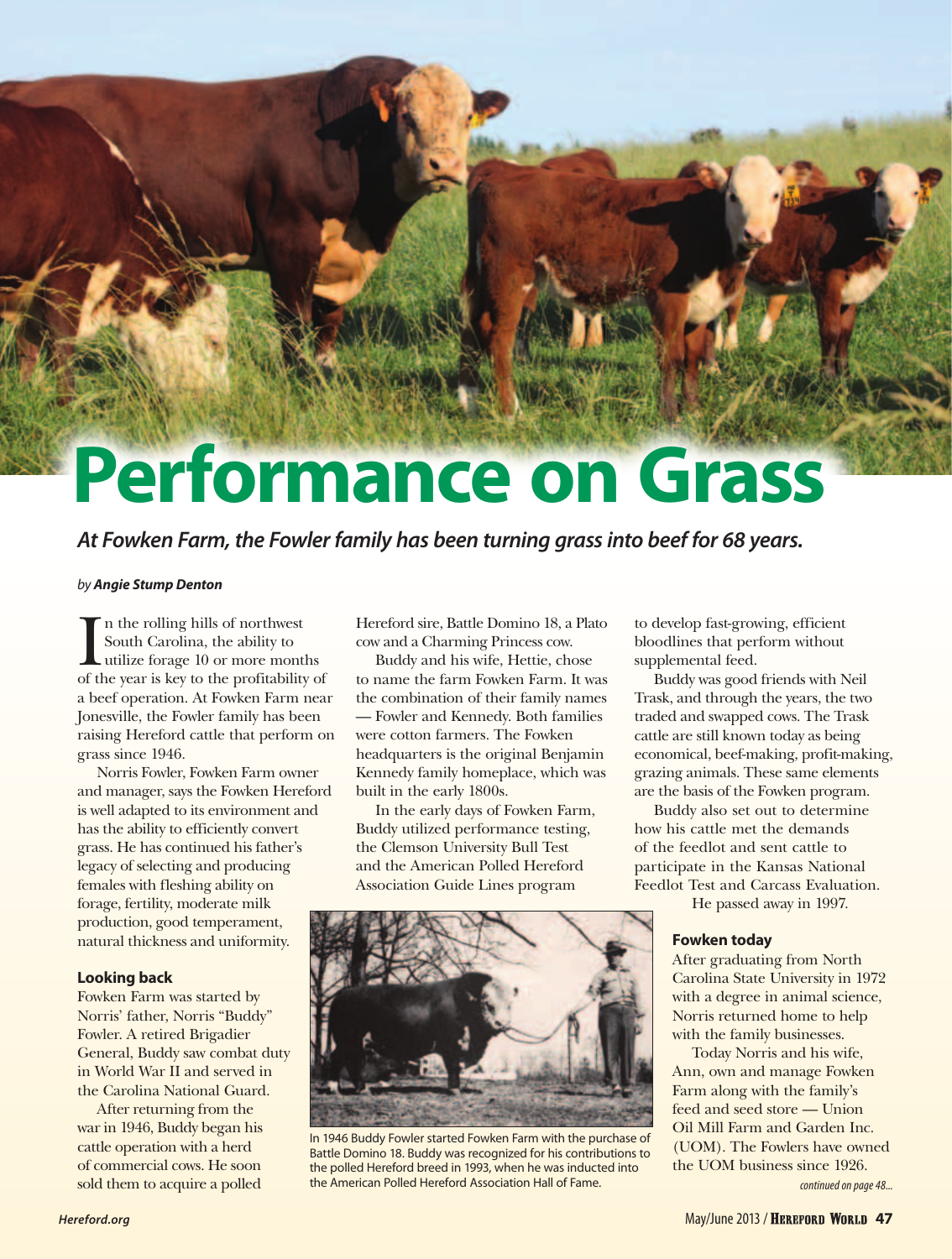UOM once specialized in marketing cottonseed and owned four cotton gins; today it offers lawn and garden supplies, pesticides, insecticides and trees.

Norris has followed in his father's footsteps, serving 22 years in the Army National Guard infantry before retiring. Both Fowler men also served as president of UOM and have been passionate about producing Hereford cattle that excel in their grass-based environment.

Norris and Ann's son Rogers helps with the day-to-day operations on the farm and son Ramsey assists with UOM. Their daughter, Lucy, works off the farm and is involved in the international body shipping business.

#### **Breeding program**

Today the Fowken herd includes 250 Hereford mama cows and 100 commercial cows.

Having a predominately closed herd, Norris raises his own bulls and purchases very few females. Replacement heifers are bred to calve in September and October with the main cow herd calving in January and February. Norris says this schedule allows them to give the first-calf heifers extra time before breeding them to calve with the main herd.

"We monitor the fleshing of our cattle at weaning," Norris says. "This helps determine a cow's ability to survive in our program. If they do



Norris Fowler has continued his father's legacy of producing profitmaking grazing animals.



Rogers Fowler, Norris' son, helps with the day-today operations on the farm.

not qualify, we put them in our commercial herd."

The Fowlers collect cow weights at weaning and evaluate the ratio of calf weaned to cow weight. This is one tool they use in the culling process. They also look at birth weight and milking ability.

"Our cow herd must be able to thrive in our grass-based environment," Norris says. "We require a well-balanced animal, which includes balanced EPDs (expected progeny differences), good

structure and carcass data. We want our cattle to be naturally thick, easy keepers with a round-type muscle."

Steven Meadows, Clemson University associate dean for the Cooperative Extension Service, has known the Fowler family and followed the Fowken program for more than 35 years. He bought his first 4-H projects — two Hereford heifers — at the age of 15 from the Fowlers.



Home-raised bulls are used exclusively at Fowken Farm.

He describes Fowken genetics as cattle that fit their environment. "The Fowken cattle have very balanced EPDs, they have been selected for optimum growth and optimum efficiency," he explains. "In this part of the U.S. performance on grass is paramount. Cattle need to be able to go out and survive on grass 10 months out of the year. The Fowken genetics thrive in that strategy."

Meadows explains that when he visited the farm last fall he saw bull calves that were averaging 700 to 750 lb. "That tells me the program is working." He also complimented the herd for its udder and structure quality.

#### **Fowken bulls**

The Fowlers have an intensive, multistep selection process for bull selection.

Norris explains the first culling is done at birth. Bulls with heavy birth weights or extensive calving problems are castrated at that time. The bull calves are evaluated again at 3 to 4 months of age and later at 6 months of age. If at any stage a bull does not meet the Fowken criteria, he is castrated.

Meadows described Fowken-bred bulls as strong, thick, deep-muscled with lots of capacity and the ability to work in a forage-based program.

Each year Norris retains five bulls for his own breeding program and, on average, offers 35 bulls for sale.

#### **Marketing strategy**

Through the years Fowken Farm has hosted more than 30 successful production sales and distributed cattle into 23 states and Spain. The Fowlers hosted its last sale on Nov. 6, 1993.



Fowken females are expected to be fertile, moderate framed, produce moderate milk, have a good temperament, have natural thickness and, above all, perform on grass.